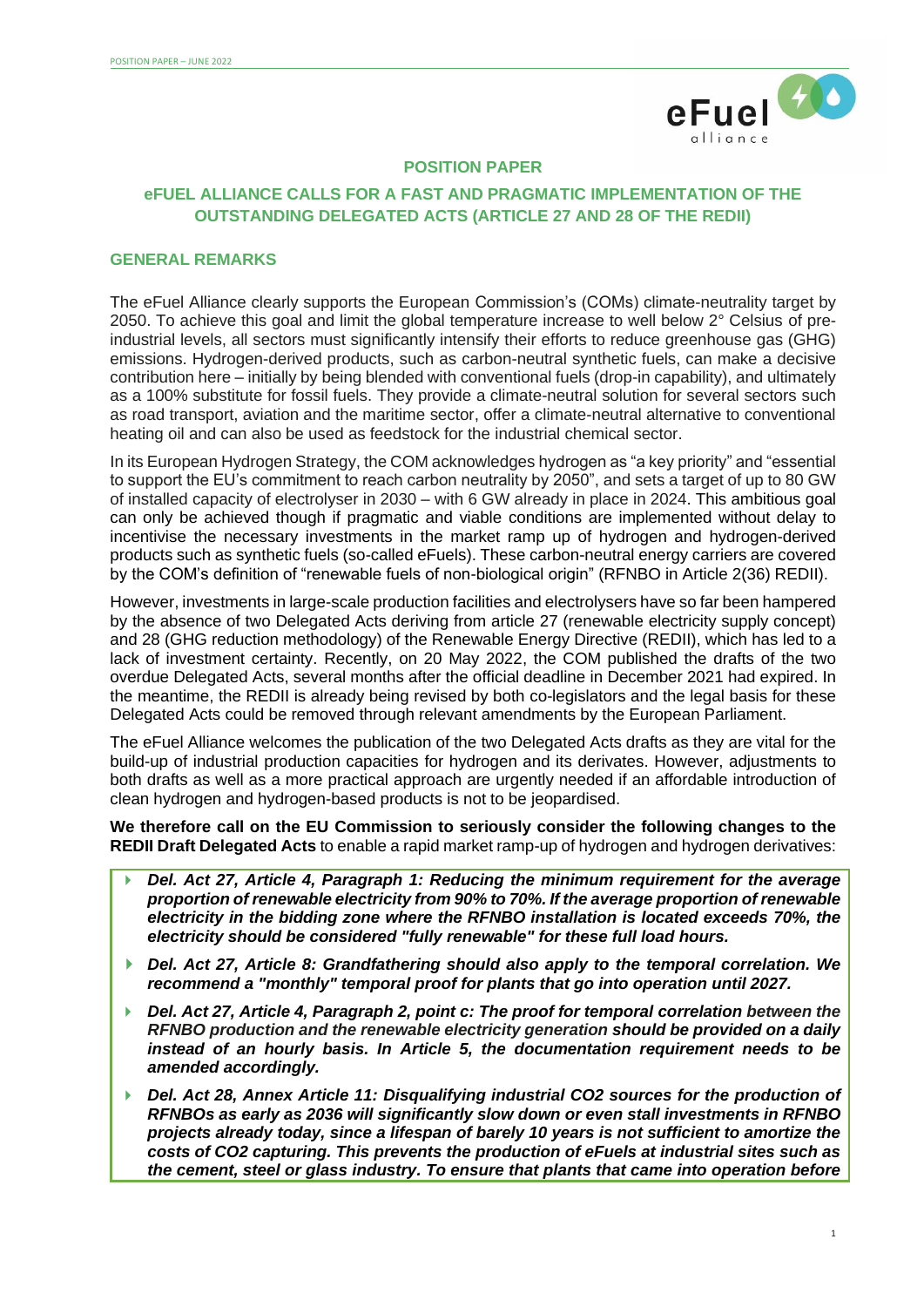

*2036 can continue to operate, we recommend allowing industrial CO2 sources to be grandfathered.*

 *Del. Act 28, Annex Article 11: In order not to exclude RFNBOs imported from third countries, the limitation on industrial sources for the production of RFNBOs to industrial point sources that are an EU ETS listed activity and subject to an upstream Emission Trading System or equivalent should be eliminated in favor of all anthropogenic industrial sources of carbon dioxide (with the exception of captured CO2 stemming from a fuel that is deliberately combusted for the specific purpose of producing CO2).*

## **DELEGATED ACT ARTICLE 27: POWER SUPPLY CONCEPTS**

The Delegated Act, based on Article 27 of the current REDII, defines the electricity supply criteria for grid-connected facilities that produce RFNBOs, thereby setting several temporal, geographic, and other conditions that must be met in order for renewable hydrogen and its derived products to count towards the targets set out in the Renewable Energy Directive. While the eFuel Alliance welcomes the proposed use of Power Purchase Agreements (PPAs) as proof of the electricity origin, as well as the inclusion of repowered renewable energy facilities in addition to new facilities, there are several other requirements in the Delegated Act that should be reconsidered:

By far the most critical provision in this Delegated Act is the **additionality** criterion, which states that the electricity for the production of RFNBOs must come from new renewable energy plants that started operation no more than 36 months before the electrolyser. This restriction is a massive obstacle to meeting the EU's hydrogen targets: In addition to the construction time, new renewable energy plants also require a lengthy planning and permitting process, which in Germany, for instance, can take up to 6 years for new wind turbines<sup>1</sup>. This is further compounded by the fact that these new renewable energy plants would have to be built in the grid area of the electrolyser due to the required geographical correlation. These requirements significantly jeopardise and delay the roll out of the European hydrogen market and make the achievement of the European Union's hydrogen goal unrealistic.

In addition, the draft imposes a close **temporal correlation** between the RFNBO production and the renewable electricity generation, according to which proof of the PPAs must be provided on an hourly basis. Such proof is technically difficult to realise, as it requires that the RFNBO plant is constantly in an operational state, meaning ready for operation 24/7. The resulting frequent start-up and shut-down of the RFNBO installation (electrolyser) is also highly inefficient and reduces the economic viability of production. The stricter the temporal correlation, the larger hydrogen storage facilities are needed, which increases the production costs of RFNBOs. **Instead, the eFuel Alliance recommends maintaining the proposed daily proof of PPAs after the transitional period and allow a grandfathering on a monthly basis for plants that come into operation before 2027.**

Finally, the draft DA introduces **geographic correlation** by requiring, among other things, that the RFNBO generation and the RE plant are located in the same bidding zone. While this approach is generally feasible, the definition of bidding zones needs to be re-evaluated. Even though its current form allows for "equivalent concepts", in the case of third countries, the specific and unique regulations for bidding zones in the EU are not directly transferable to the electricity markets in other third countries, which operate under completely different models. In this regard, clarification is urgently needed to define exactly which electricity market models are considered equivalent and thus minimise the uncertainty that this provision leaves open for RFNBOs produced outside the Union. "Looking into this issue on a case by case approach", as suggested by the COM during the Stakeholder Workshop

<sup>1</sup> https://www.cleanenergywire.org/factsheets/german-onshore-wind-power-output-business-and-perspectives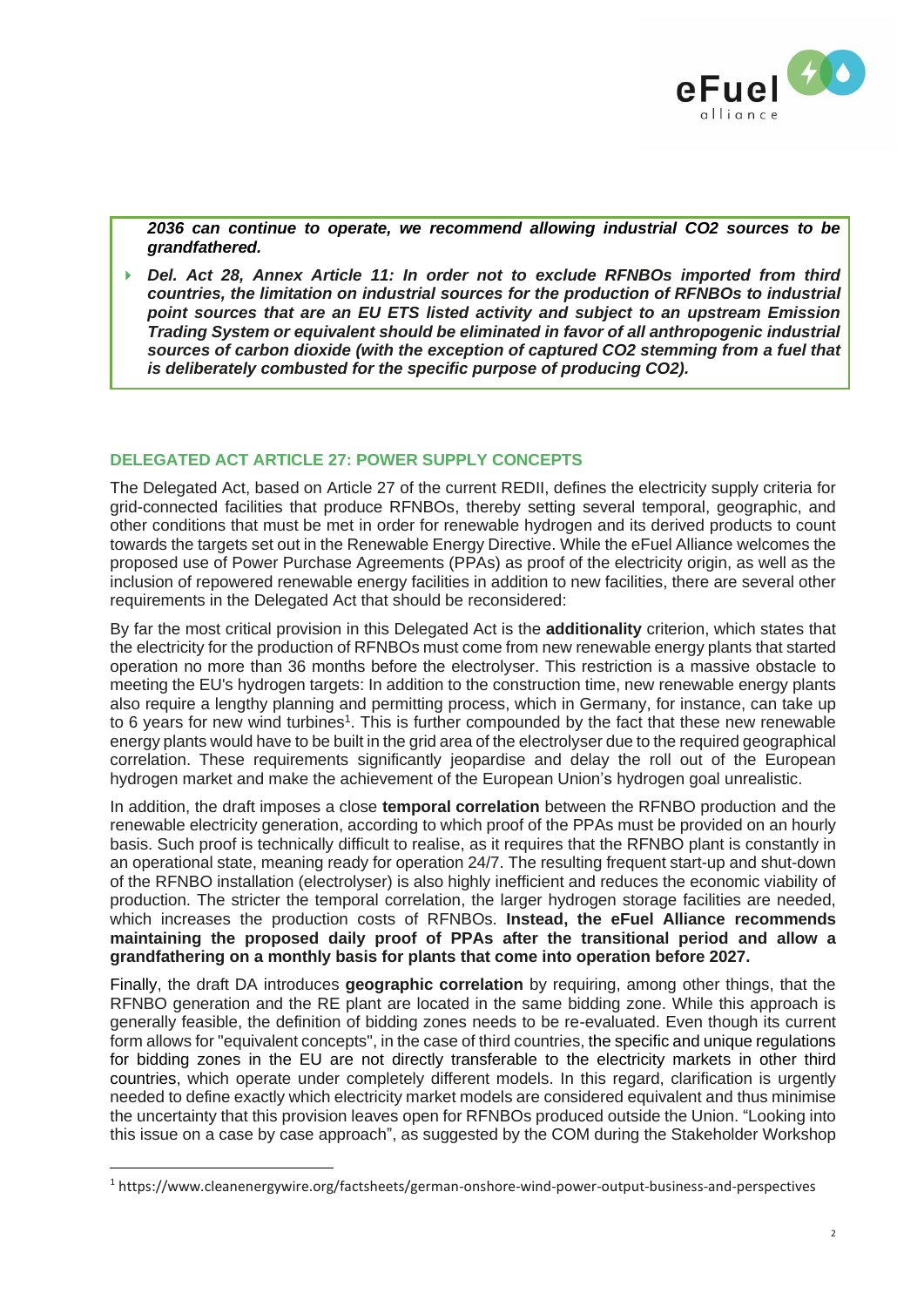

on 15 June 2022, lacks a reliable and legally sound methodological approach and leaves envisaged RFNBO projects in third countries in limbo.

Aside from the mentioned requirements, the DA draft defines several exemptions. In this regard, we welcome the inclusion of a transitional phase until 31<sup>st</sup> December 2026, in which the additionality criterion has not to be fulfilled. It also defines a **monthly proof via Power Purchase Agreements** as sufficient. We call for grandfathering to also apply for this temporal correlation, so that plants build until 2026 can continue to certify the origin of their renewable energy on a monthly basis from 2027 on – in addition to be grandfathering of the additionality.

We also strongly recommend lowering the **minimum percentage that defines all grid electricity as fully renewable** from 90% to 70%. This would allow for a feasible solution in most Member States after the transition period. As a result, a hydrogen ramp-up would be possible in several countries in parallel and already generated renewable energy would be widely available, thereby immediately realising currently available CO2 emission reduction potential.

## **DELEGATED ACT ARTICLE 28: GHG REDUCTION METHODOLOGY**

The Delegated Act, based on Article 28 of current REDII, introduces criteria and a methodology for assessing the GHG footprint of RFNBOs. These must emit at least 70% less greenhouse gases compared to fossil fuels, following a calculation method described in Annex I of the draft that takes into account all life cycle emissions. Therefore, the draft DA also addresses the question of the origin of the CO2 used for the production of RFNBOs, such as captured CO2 from industrial sources.

Unfortunately, the draft limits the **source of CO2** to that captured from an activity listed under Annex I of Directive 2003/87/EC (EU Emissions Trading System) and that has been taken into account upstream in an effective carbon pricing regime. This has the effect of (i) severely limiting the sources of CO2 that may be used as feedstock for an RFNBO facility, and (ii) limiting the jurisdictions from which CO2 may be sourced to those in the EU and possibly those that have an effective upstream carbon pricing regime. We note that, of the largest CO2 emitters outside the EU, very few countries have this type of regime in place. We therefore encourage the COM to allow all anthropogenic carbon dioxide to be used as feedstock for RFNBO facilities (with the exception of captured CO2 stemming from a fuel that is deliberately combusted for the specific purpose of producing CO2). This will encourage RFNBO facilities to be financed and built in the near term. And it will encourage the development of new technologies to collect and purify point source emissions, which is one of the most significant climate challenges facing industry today.

Additionally, the draft limits the **use of industrial sources of CO2** until 2035, stating that the production of RFNBOs from these sources is "not compatible with climate neutrality" compared to Direct Air Capture (DAC) and CO2 from biogenic sources. The eFuel Alliance disagrees with this time limitation, as it would not only discourage investment in such RFNBO plants from the outset, but would also lead to the investments already made in industrial carbon capture being stranded, as their time horizon for economic viability is at least 20 years. Instead, the eFuel Alliance calls for a grandfathering of such plants beyond 2036, so that they can use the industrial CO2 emissions that would be emitted anyway and realise their immense GHG reduction potential by substituting fossil energy carriers in the numerous potential use cases. Otherwise, investments that could meaningfully recirculate CO2 emissions will be prevented.

Direct Air Capture (DAC) will certainly play a decisive role in the production of carbon-neutral eFuels in the medium-to long term. At this stage, however, the technology is not yet available on a commercial scale, making its integration into RFNBO production process more expensive. Similarly biogenic CO2 sources, have only limited availability. We therefore strongly advise the Commission to permit the use of all anthropogenic CO2 and introduce a grandfathering for early projects. Otherwise, the European hydrogen market will be delayed by many years and major industries are excluded.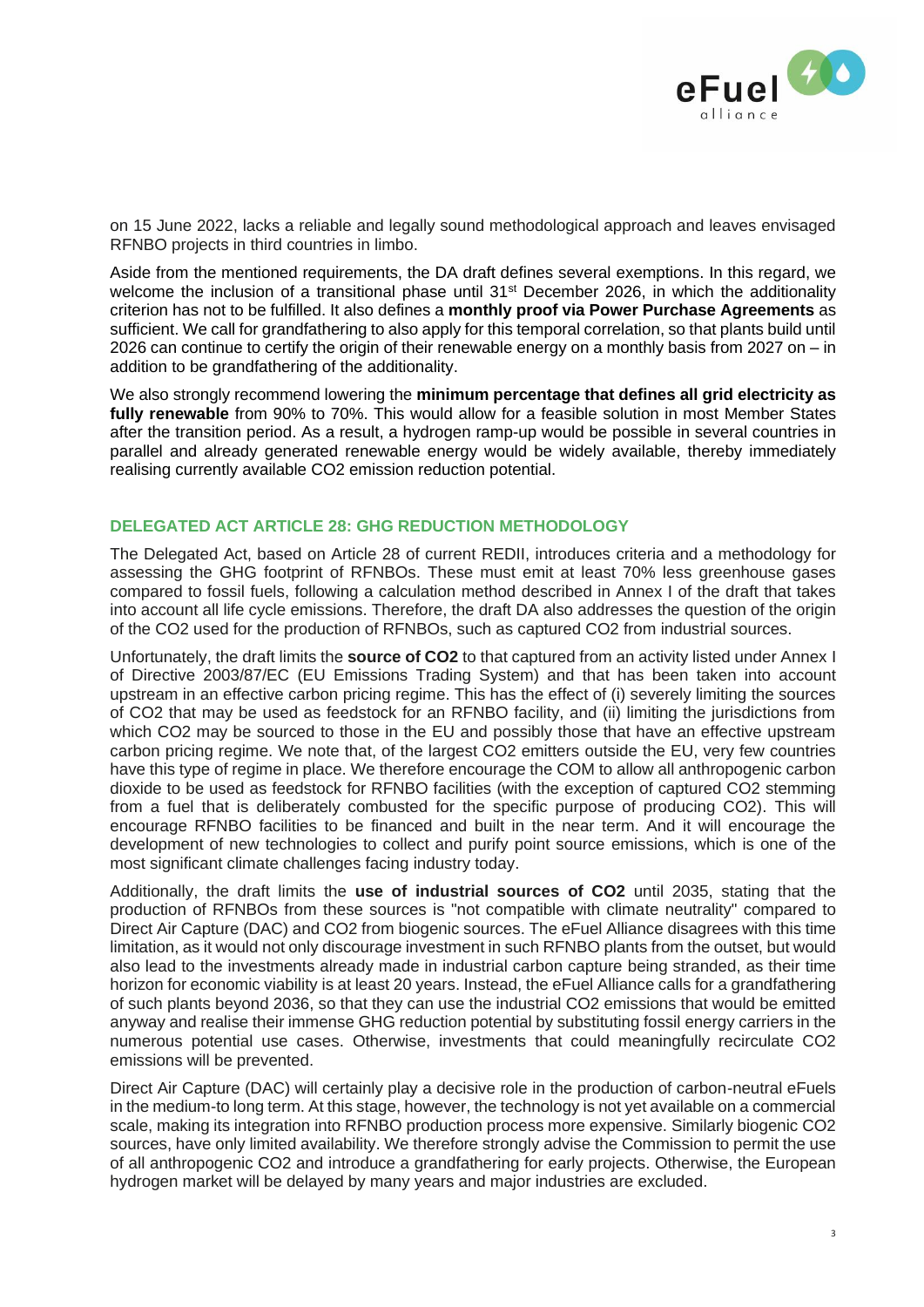

# **Figure 1: CO2 demand covered by point sources and DAC through the transition from 2020 to 2050: relative shares (left) and absolute volumes (right)**



Figure 18: Shares of captured CO, from different point sources through the transition



*Source: Ram et al. 2020 - Ram M., Galimova T., Bogdanov D., Fasihi M., Gulagi, ["Powerfuels in a Renewable Energy](https://www.efuel-alliance.eu/fileadmin/Downloads/Global_Alliance_Powerfuels_Study_Powerfuels_in_a_Renewable_Energy_World.pdf) World - [Global volumes, costs, and trading 2030 to 2050",](https://www.efuel-alliance.eu/fileadmin/Downloads/Global_Alliance_Powerfuels_Study_Powerfuels_in_a_Renewable_Energy_World.pdf) Lappeenranta, Berlin, 2020, p. 29*

### **REASONABLE, CONSISTENT AND NON-DISCRIMINATORY REQUIREMENTS FOR ALL CLIMATE PROTECTION SOLUTIONS**

Aside from the DA-specific necessary changes, there are also cross-cutting issues which need to be addressed:

Although both Delegated Acts are in principle based on the same Directive, they display **numerous inconsistencies** with regard to some provisions. The DA on Art. 28 provides different criteria for green electricity to the DA on Art. 27. Regarding the proposed time limit for the criterion of additionality in the DA on Art. 27, it is also unclear why the maximum periods indicated vary between 24 months for "offgrid" plants and 36 months for "grid-connected" installations. Furthermore, the inclusion and applicability of certain terms to third countries outside the EU need improvement: this concerns not only the definition of a "bidding zone" mentioned above, but also the definition of "aid", which leaves out the question of how to apply the proposed legal framework to the urgently needed imports of hydrogen and hydrogen derivatives. The Delegated Acts would therefore greatly benefit from simplification and clarification of these sometimes conflicting provisions, as well as a reduction in the number of requirements, in order to provide a clear, coherent regulatory framework.